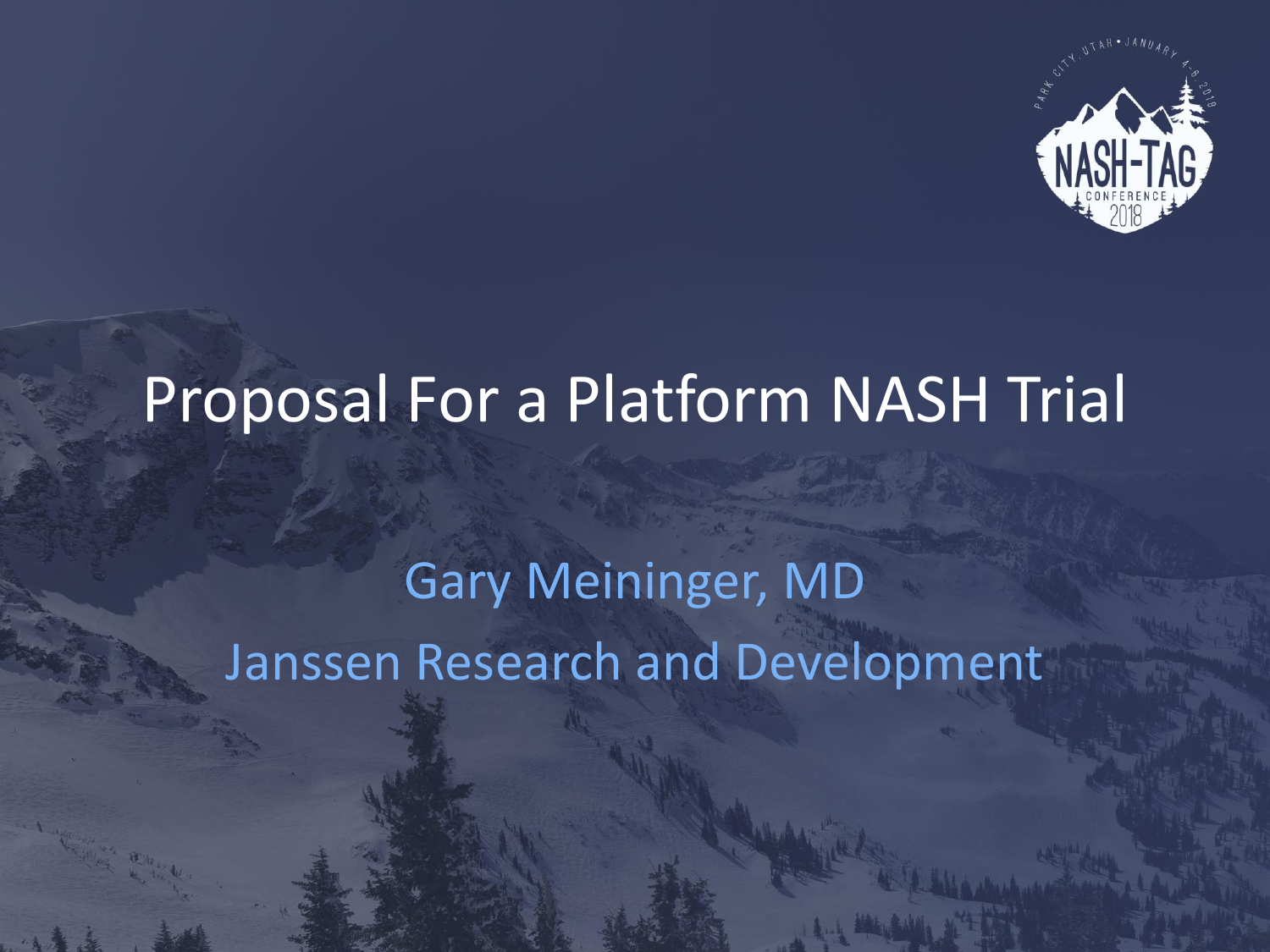## Financial Disclosures

- Employee of Janssen Research and Development
- Shareholder of Johnson & Johnson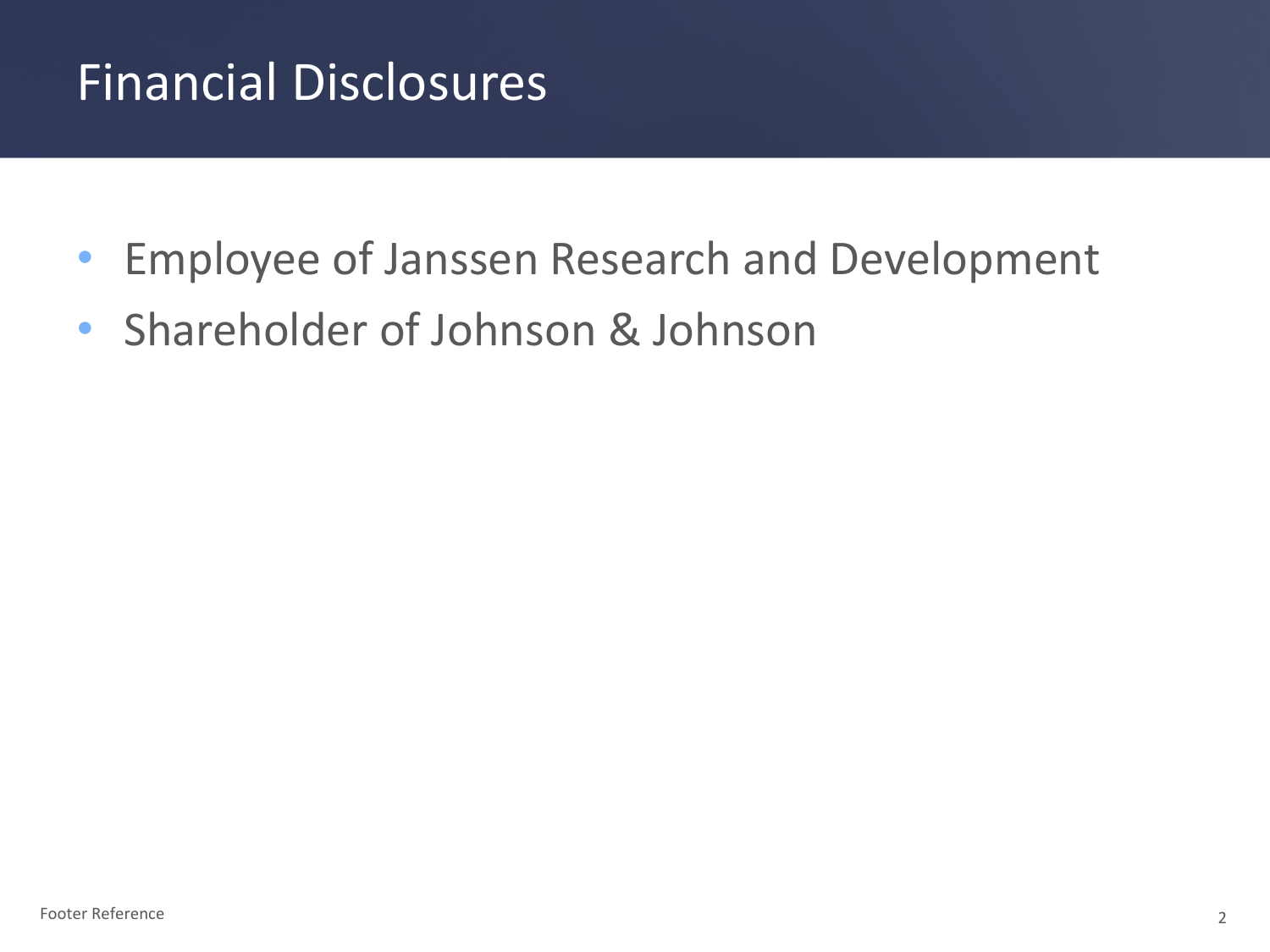## **Key Challenges in NASH Clinical Development**

- Natural history of NASH not yet well understood
	- Majority of data come from retrospective analyses and metaanalyses of smaller, prospective studies
- Current requirement of liver biopsy for diagnosis and prognosis
	- Absence of accepted biomarkers that can be used in lieu of liver biopsy for clinical development
- Limited number of pre-identified patients likely, in part, given requirement for liver biopsy and lack of approved therapies
- **Many companies have entered this drug** development space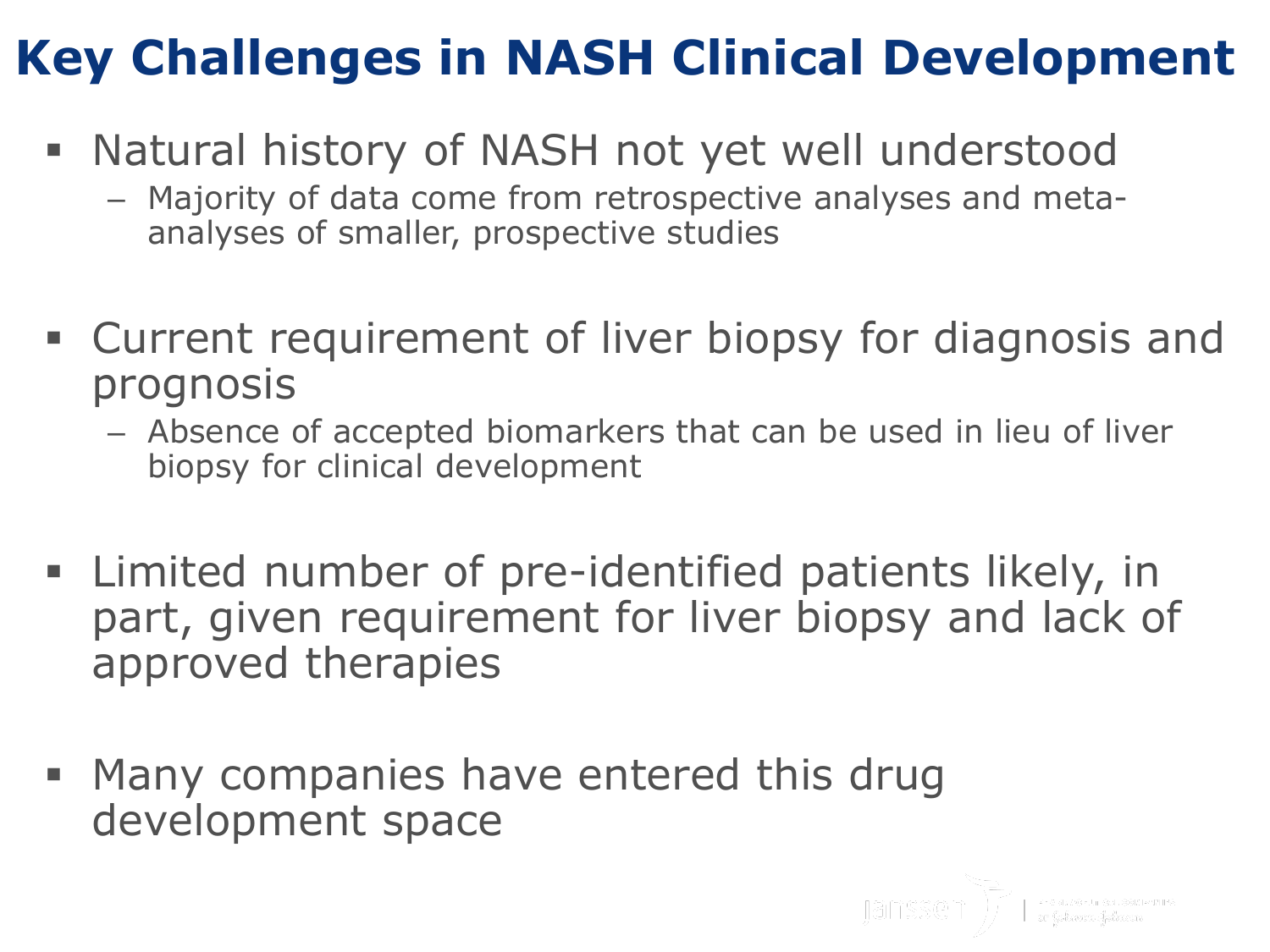### **NASH - Competitive Landscape**

| <b>Class</b>                      | <b>Drug</b>        | <b>Company</b>               | <b>Status</b>       |
|-----------------------------------|--------------------|------------------------------|---------------------|
| <b>FXR</b> agonist                | Obeticholic acid   | Intercept                    | III (Breakthrough)  |
| Dual PPAR $\alpha$ /delta agonist | Elafibranor        | Genfit                       | III (Fast Track)    |
| CCR2/CCR5 inhibitor               | Cenicriviroc (CVC) | Allergan                     | III (Fast Track)    |
| Fatty acid/bile acid modifier     | Aramchol           | Galmed<br>Pharmaceuticals    | II/III (Fast Track) |
| ASK1 inhibitor                    | Selonsertib        | Gilead                       | $\mathbf{III}$      |
| GLP-1                             | Semaglutide        | Novo Nordisk                 | $\mathbf{  }$       |
| Bovine colostrum/anti-LPS<br>Ab   | <b>IMM-124E</b>    | Immuron                      | $\mathsf{II}$       |
| <b>FGF19</b>                      | <b>NGM282</b>      | <b>NGM</b>                   | $\mathbf{  }$       |
| FGF21 (peg)                       | BMS-986036         | <b>BMS</b>                   | $\mathsf{II}$       |
| Galectin-3 inhibitor              | GR-MD-02           | <b>Galectin Therapeutics</b> | II; Fast Track      |
| Caspase inhibitor                 | Emricasan          | Conatus                      | II; Fast Track      |
| <b>ACC</b> inhibitor              | GS-0976            | Gilead                       | II; Fast Track      |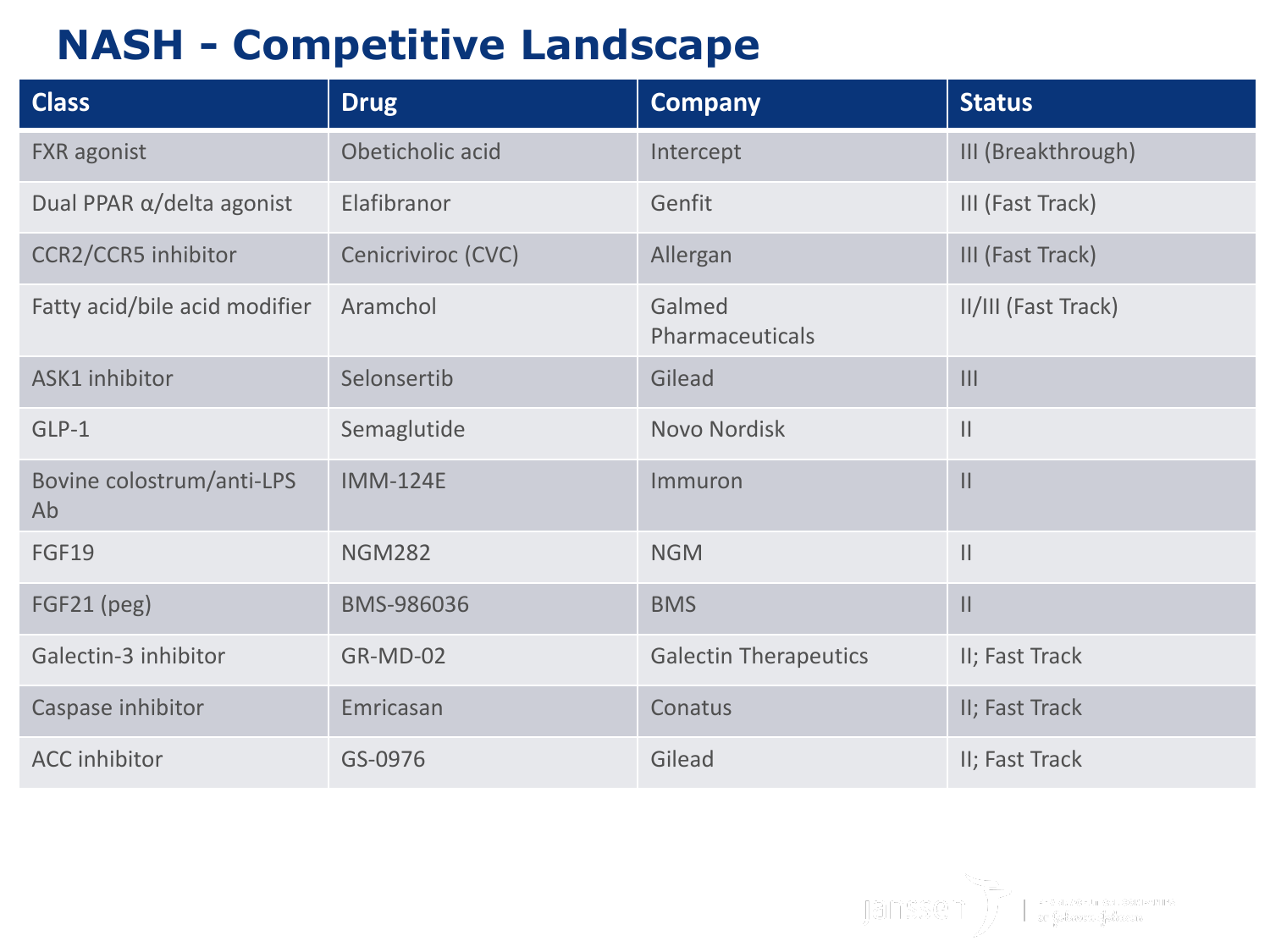The NEW ENGLAND JOURNAL of MEDICINE

July 6, 2017

#### **REVIEW ARTICLE**

#### THE CHANGING FACE OF CLINICAL TRIALS

Jeffrey M. Drazen, M.D., David P. Harrington, Ph.D., John J.V. McMurray, M.D., James H. Ware, Ph.D., and Janet Woodcock, M.D., Editors

## Master Protocols to Study Multiple Therapies, Multiple Diseases, or Both

Janet Woodcock, M.D., and Lisa M. LaVange, Ph.D.

Platform study: "To study multiple targeted therapies in the context of a single disease in a perpetual manner, with therapies allowed to enter or leave the platform on the basis of a decision algorithm"

Existing platform studies: I-SPY2 (breast ca), Lung-MAP (NSCLC), EPAD (Alzheimer's Dz), GBM AGILE (glioblastoma)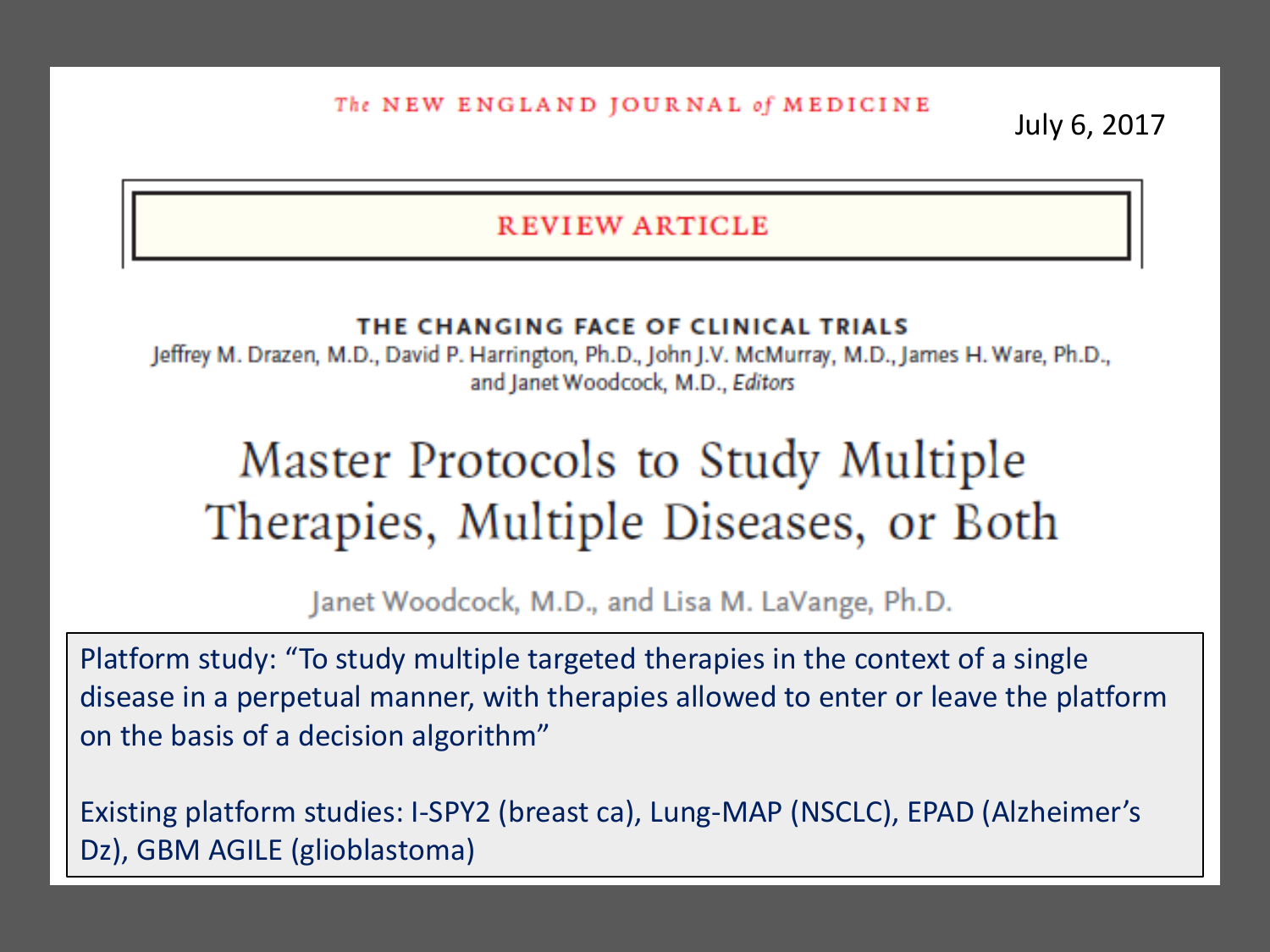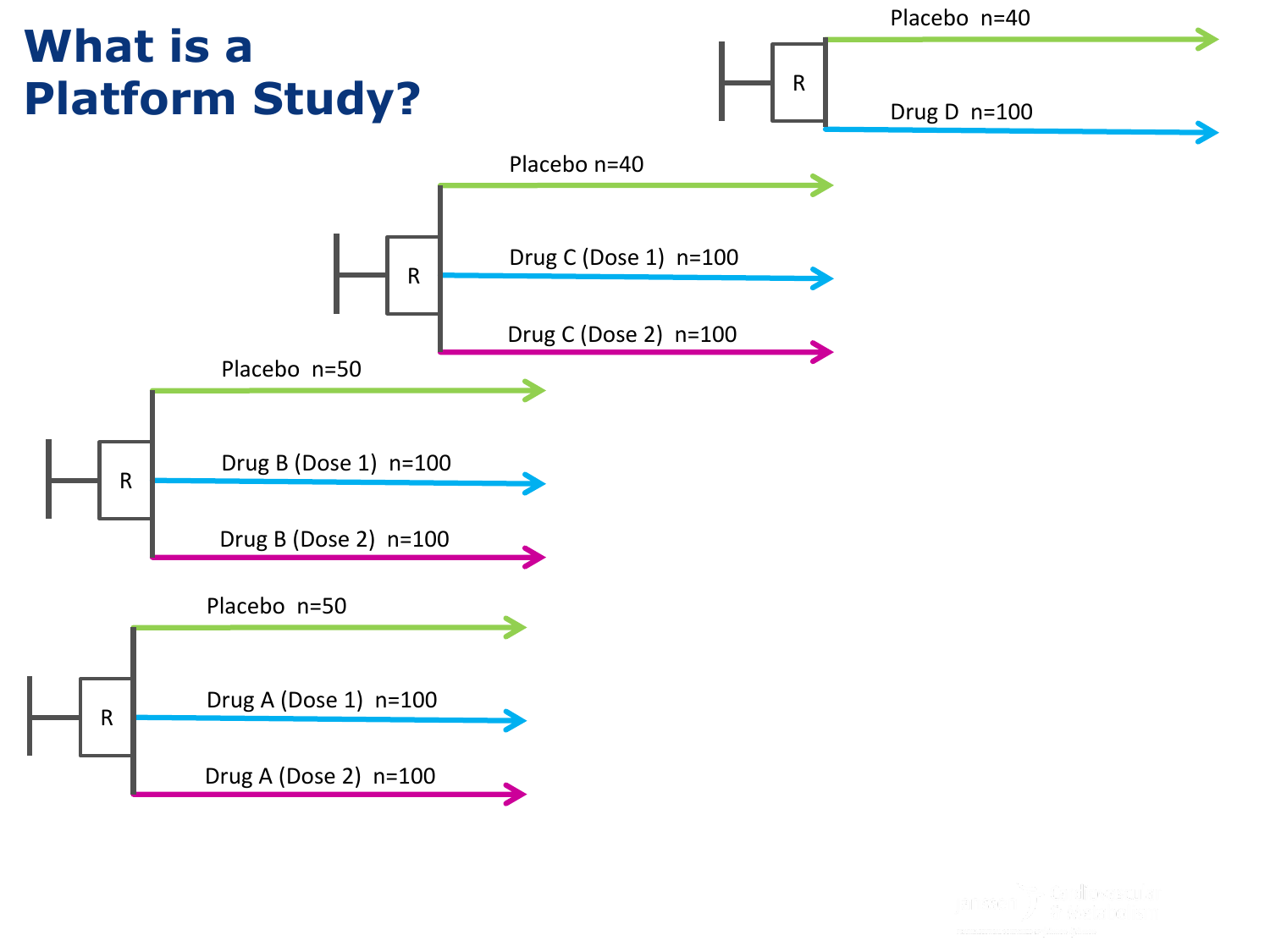### **General Characteristics of Traditional and Platform Trials**

#### Table. General Characteristics of Traditional and Platform Trials<sup>a</sup>

| <b>Characteristic</b>      | Traditional Trial                                                                                                                                | <b>Platform Trial</b>                                                                                                                                                                                    |
|----------------------------|--------------------------------------------------------------------------------------------------------------------------------------------------|----------------------------------------------------------------------------------------------------------------------------------------------------------------------------------------------------------|
| Scope                      | Efficacy of a single agent in a homogeneous population                                                                                           | Evaluating efficacy of multiple agents in a heterogeneous population;<br>explicitly assumes treatment effects may be heterogeneous                                                                       |
| <b>Duration</b>            | Finite, based on time required to answer the single<br>primary question                                                                          | Potentially long-term, as long as there are suitable treatments<br>requiring evaluation                                                                                                                  |
| No. of treatment groups    | Prespecified and generally limited                                                                                                               | Multiple treatment groups; the number of treatment groups and the<br>specific treatments may change over time                                                                                            |
| Stopping rules             | The entire trial may be stopped early for success or<br>futility or harm, based on the apparent efficacy of the<br>single experimental treatment | Individual treatment groups may be removed from the trial, based on<br>demonstrated efficacy or futility or harm, but the trial continues,<br>perhaps with the addition of new experimental treatment(s) |
| <b>Allocation strategy</b> | <b>Fixed randomization</b>                                                                                                                       | Response-adaptive randomization                                                                                                                                                                          |
| Sponsor support            | Supported by a single federal or industrial sponsor                                                                                              | The trial infrastructure may be supported by multiple federal<br>or industrial sponsors or a combination                                                                                                 |

<sup>a</sup> Platform trials and similar trials may also be called basket, bucket, umbrella, or standing trials.

Berry et al. *JAMA* 2015; doi:10.1001/jama.2015.2316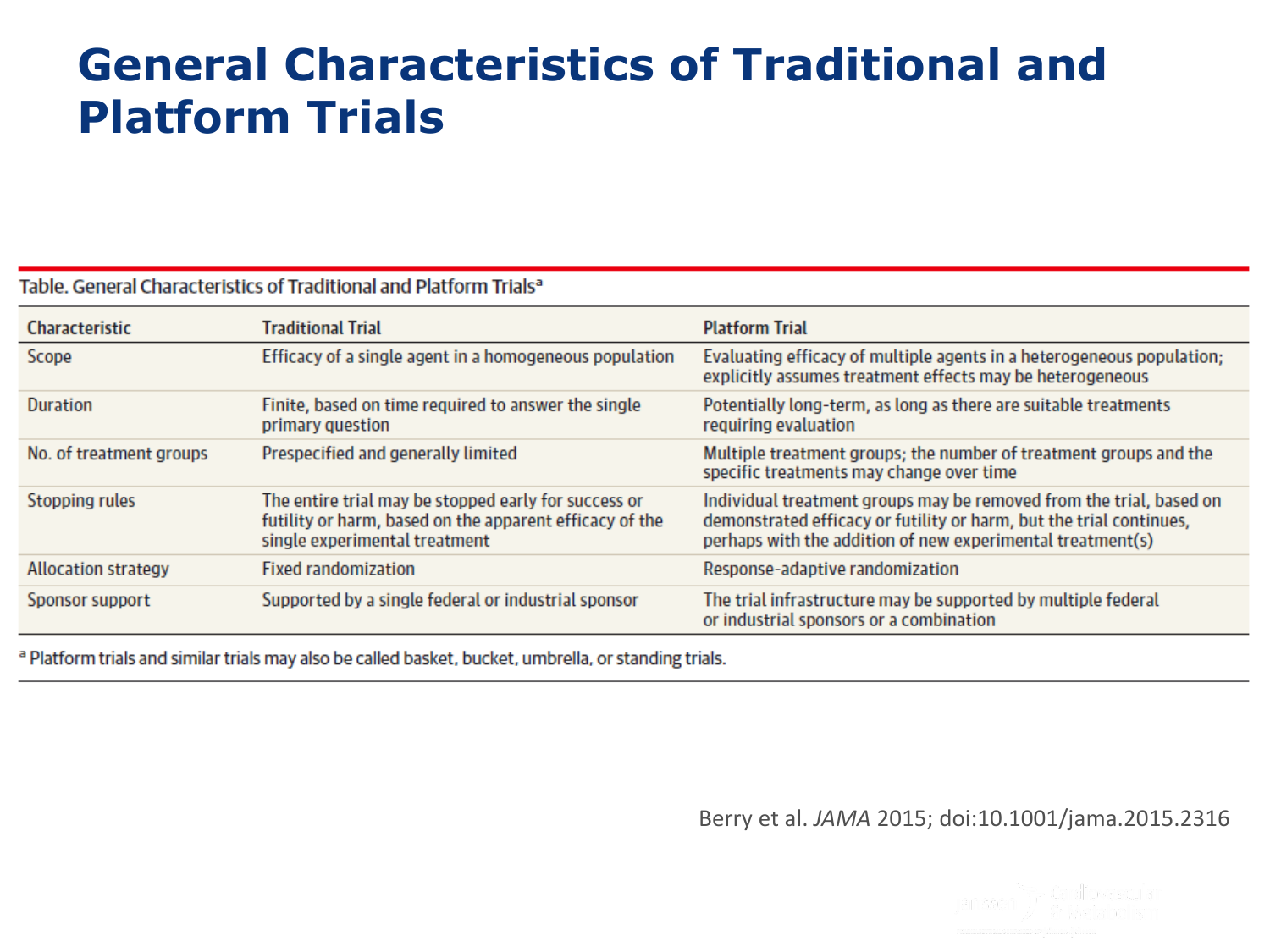#### **NASH Platform Study: Efficiently Addressing Clinical Development Issues**

- **Scientific** 
	- Better definition of NASH natural history via analysis of common placebo control group
	- Standardized collection of clinical endpoints, liver biopsy, and non-invasive biomarkers across large # of subjects accelerates goal of developing/validating non-invasive biomarkers
	- Adaptation of platform to prioritize recruitment of compounds showing significant benefit
	- Centralized and shared governance structure (SC, DMC, centralized liver biopsy reading, adjudication committee) provides consistent oversight and reduces start-up times and cost
- **Regulatory** 
	- HA approval of core NASH platform study may allow for more rapid study startup for each compound entering platform study

8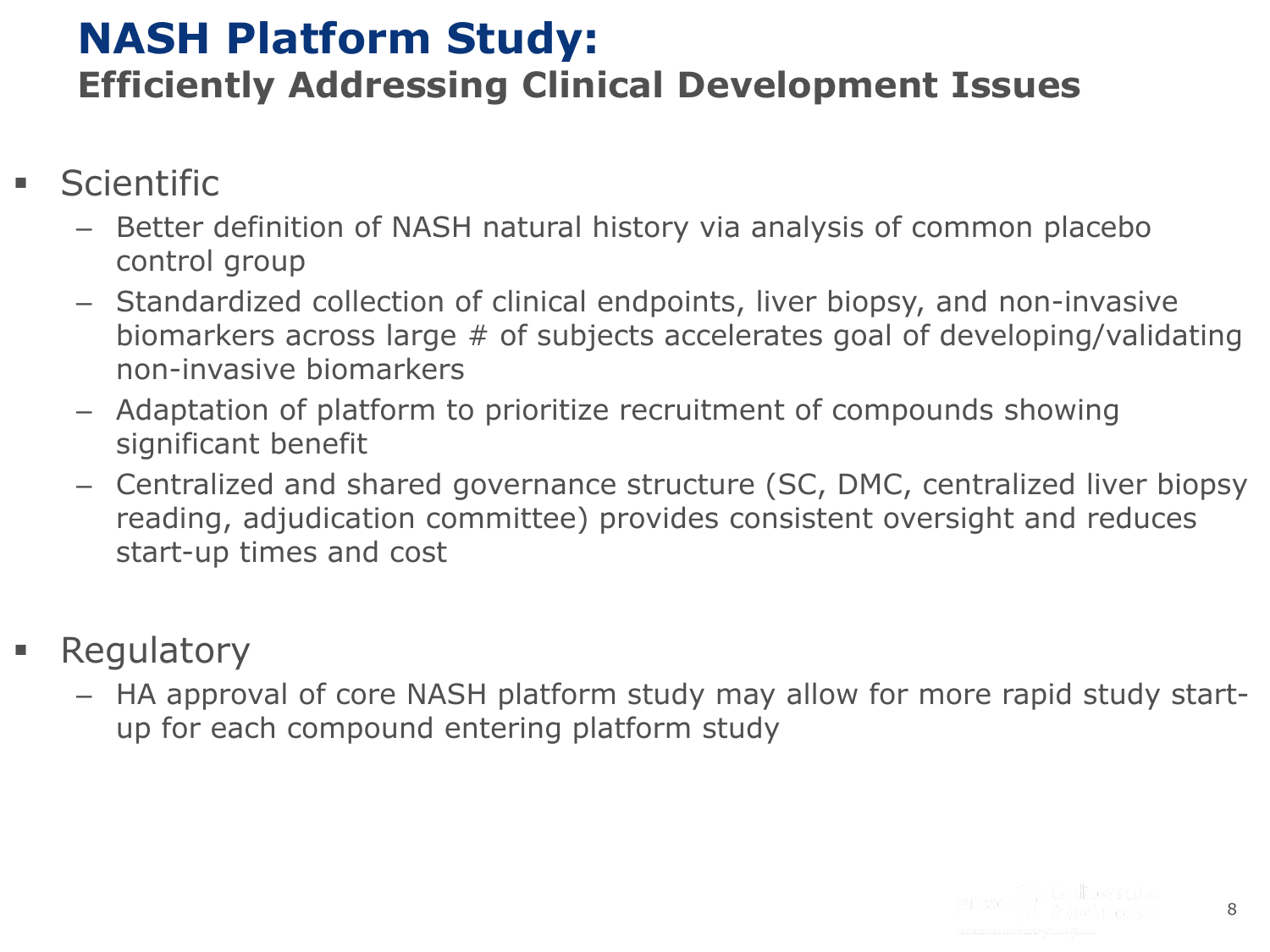### **NASH Platform Study: Efficiently Addressing Clinical Development Issues**

#### **Operational**

- Rapid study start-up of qualified sites trained on platform study with oversight by 1 ◦ Ethics Committee
- Pre-identification of potential study subjects reduces recruitment time
- Overall reduced screen failure rate as subjects ineligible to enroll for one compound potentially eligible for other compounds (benefit to subjects/PIs)
- Shared common placebo control group reduces # of subjects needed for enrollment for each compound in platform (also improves odds that subject receives active therapy)

#### Status:

- NASH platform study part of broader Innovative Medicines Initiative 2 (IMI2) proposal of platform studies in depression, IBD, tuberculosis, and multiple myeloma
- Non-binding scientific interest in platform expressed by 8+ companies
- Endorsement by European Federation of Pharmaceutical Industries and Associations (EFPIA) leadership involved with Innovative Medicines Initiative 2 (IMI2) program
- Submission of proposal to IMI postponed to Call 15 ( $\sim$ 3 month delay;  $\sim$ June 2018)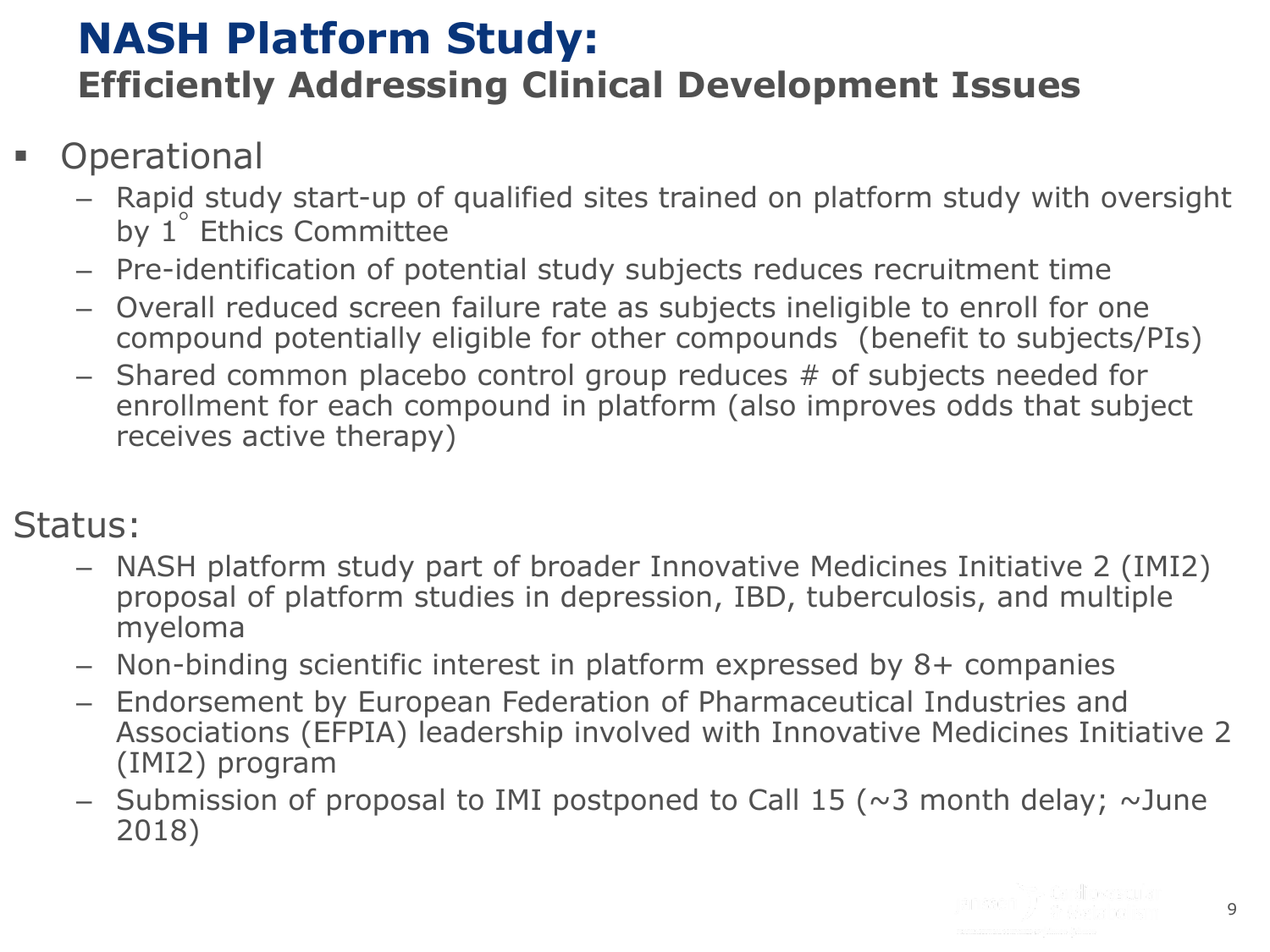## **How to Set-up a NASH Platform Study**

- Establish pre-competitive collaborative biotech/pharma group to work with KOLs and Profession Societies to agree on scientific objectives
	- Identify academic and pharma champions to lead effort
- **-** Design platform study
	- Selection of compounds
	- Patient type
	- Establishment of cohort of pre-identified subjects
	- Study phase (2 and/or 3/4)
	- Duration of study
	- Primary and secondary endpoints
	- Biomarkers (imaging and blood/urine samples) and timing
	- Inclusion/exclusion/discontinuation criteria
	- Statistics: randomization, powering, and analysis plan
	- Health authority input
	- Ability for each compound to tailor study according to compound/target needs
	- **MUST CREATE A MORE EFFICIENT DRUG DEVELOPMENT PARADIGM THAN CURRENT STANDARD OF NASH DRUG DEVELOPMENT**
- Need to define operational details and *sources of funding*
	- ARO/CRO
	- $-$  # of sites and identify specific sites
	- Central IRB/EC, IDMC, Steering Committee